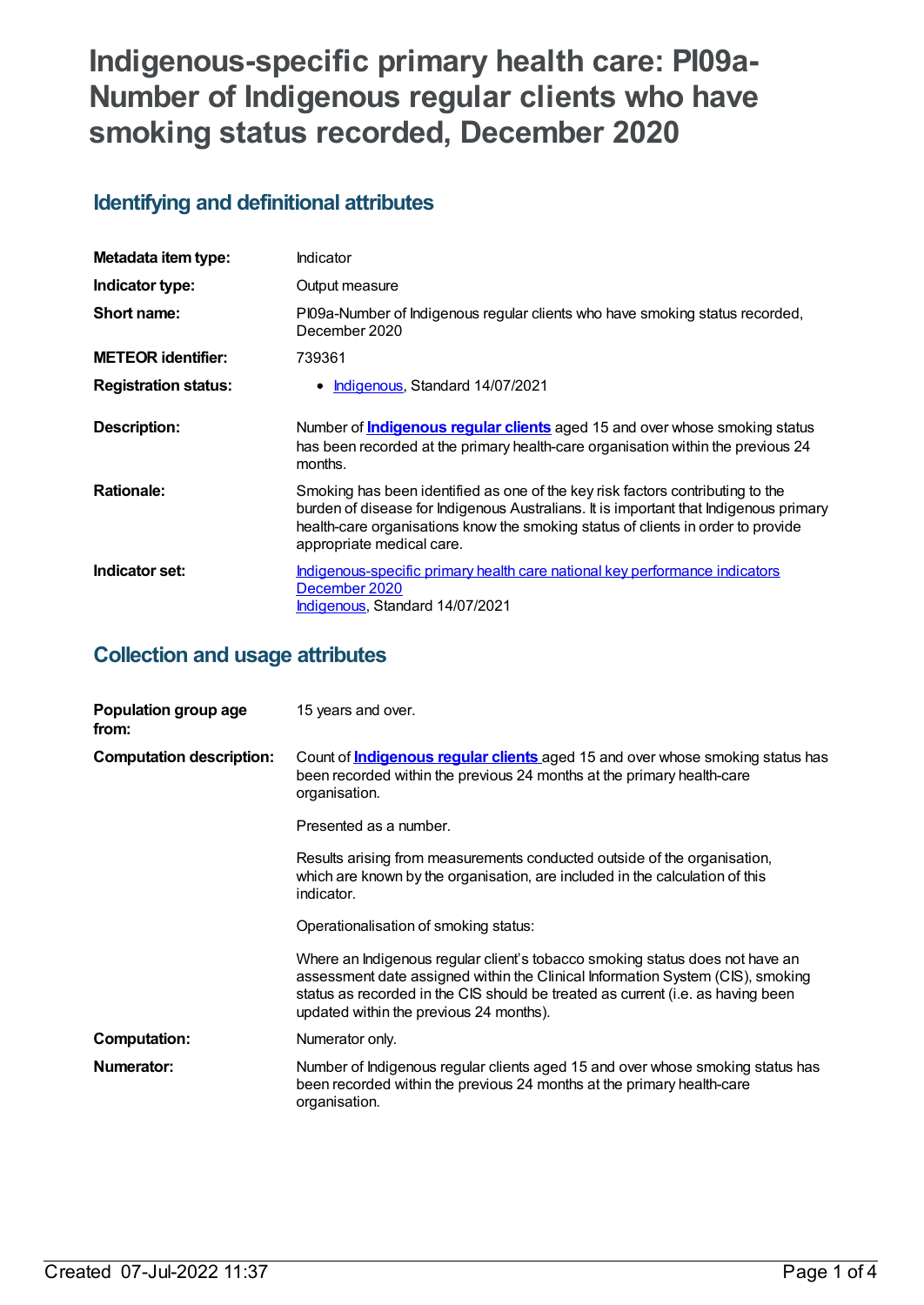#### [Person—age,](https://meteor.aihw.gov.au/content/303794) total years N[NN]

#### **Data Source**

[Indigenous-specific](https://meteor.aihw.gov.au/content/737914) primary health care national Key Performance Indicators (nKPI) data collection

#### **NMDS / DSS**

[Indigenous-specific](https://meteor.aihw.gov.au/content/738532) primary health care NBEDS December 2020

**Guide for use**

Aged 15 and over only.

### **Data Element / Data Set**

Person-smoking status recorded indicator, yes/no code N

#### **Data Source**

[Indigenous-specific](https://meteor.aihw.gov.au/content/737914) primary health care national Key Performance Indicators (nKPI) data collection

**NMDS / DSS**

[Indigenous-specific](https://meteor.aihw.gov.au/content/738532) primary health care NBEDS December 2020

### **Data Element / Data Set**

[Person—Indigenous](https://meteor.aihw.gov.au/content/602543) status, code N

#### **Data Source**

[Indigenous-specific](https://meteor.aihw.gov.au/content/737914) primary health care national Key Performance Indicators (nKPI) data collection

#### **NMDS / DSS**

[Indigenous-specific](https://meteor.aihw.gov.au/content/738532) primary health care NBEDS December 2020

**Guide for use**

Indigenous only.

### **Data Element / Data Set**

[Person—regular](https://meteor.aihw.gov.au/content/686291) client indicator, yes/no code N

#### **Data Source**

[Indigenous-specific](https://meteor.aihw.gov.au/content/737914) primary health care national Key Performance Indicators (nKPI) data collection

#### **NMDS / DSS**

[Indigenous-specific](https://meteor.aihw.gov.au/content/738532) primary health care NBEDS December 2020

#### **Guide for use**

Regular clients only.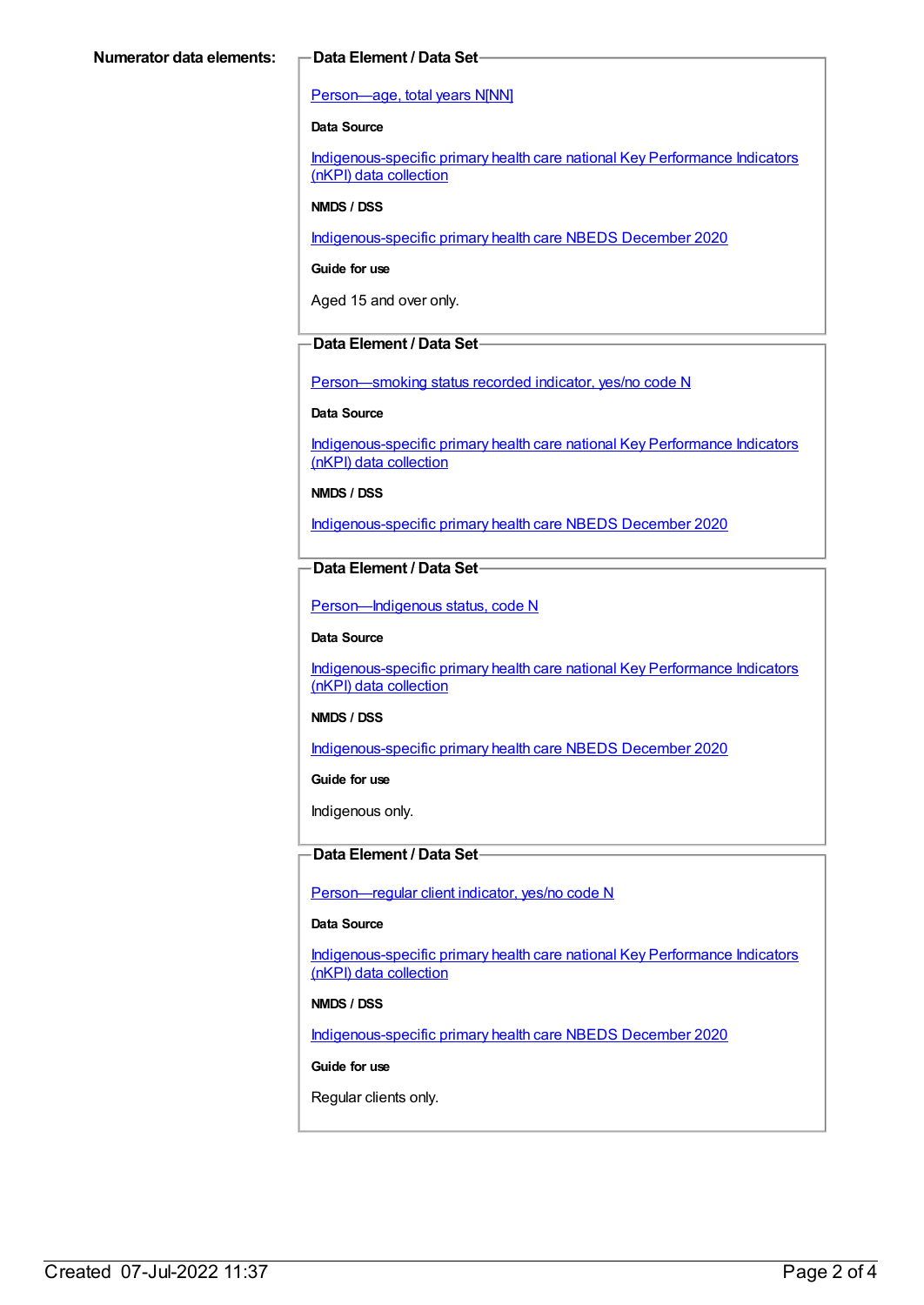| Disaggregation:                         | 1. Sex:<br>a) Male<br>b) Female.                                                                                                 |
|-----------------------------------------|----------------------------------------------------------------------------------------------------------------------------------|
|                                         | 2. Age group:<br>a) 15-24 years<br>b) 25-34 years<br>c) 35-44 years<br>d) 45-54 years<br>e) 55-64 years<br>f) 65 years and over. |
| <b>Disaggregation data</b><br>elements: | Data Element / Data Set-                                                                                                         |
|                                         | Person-age, total years N[NN]                                                                                                    |
|                                         | Data Source                                                                                                                      |
|                                         | Indigenous-specific primary health care national Key Performance Indicators<br>(nKPI) data collection                            |
|                                         | <b>NMDS / DSS</b>                                                                                                                |
|                                         | Indigenous-specific primary health care NBEDS December 2020                                                                      |
|                                         | Guide for use                                                                                                                    |
|                                         | Aged 15 and over only.                                                                                                           |
|                                         | <b>Data Element / Data Set-</b>                                                                                                  |
|                                         | Person-sex, code X                                                                                                               |
|                                         | <b>Data Source</b>                                                                                                               |
|                                         | Indigenous-specific primary health care national Key Performance Indicators<br>(nKPI) data collection                            |
|                                         | NMDS / DSS                                                                                                                       |
|                                         | Indigenous-specific primary health care NBEDS December 2020                                                                      |

**Comments:** Census date for reporting is 31 December 2020.

## **Representational attributes**

| <b>Representation class:</b> | Count   |
|------------------------------|---------|
| Data type:                   | Real    |
| Unit of measure:             | Person  |
| Format:                      | N[N(6)] |
|                              |         |

## **Indicator conceptual framework**

| <b>Framework and</b> | <b>Health Behaviours</b> |
|----------------------|--------------------------|
| dimensions:          |                          |

## **Data source attributes**